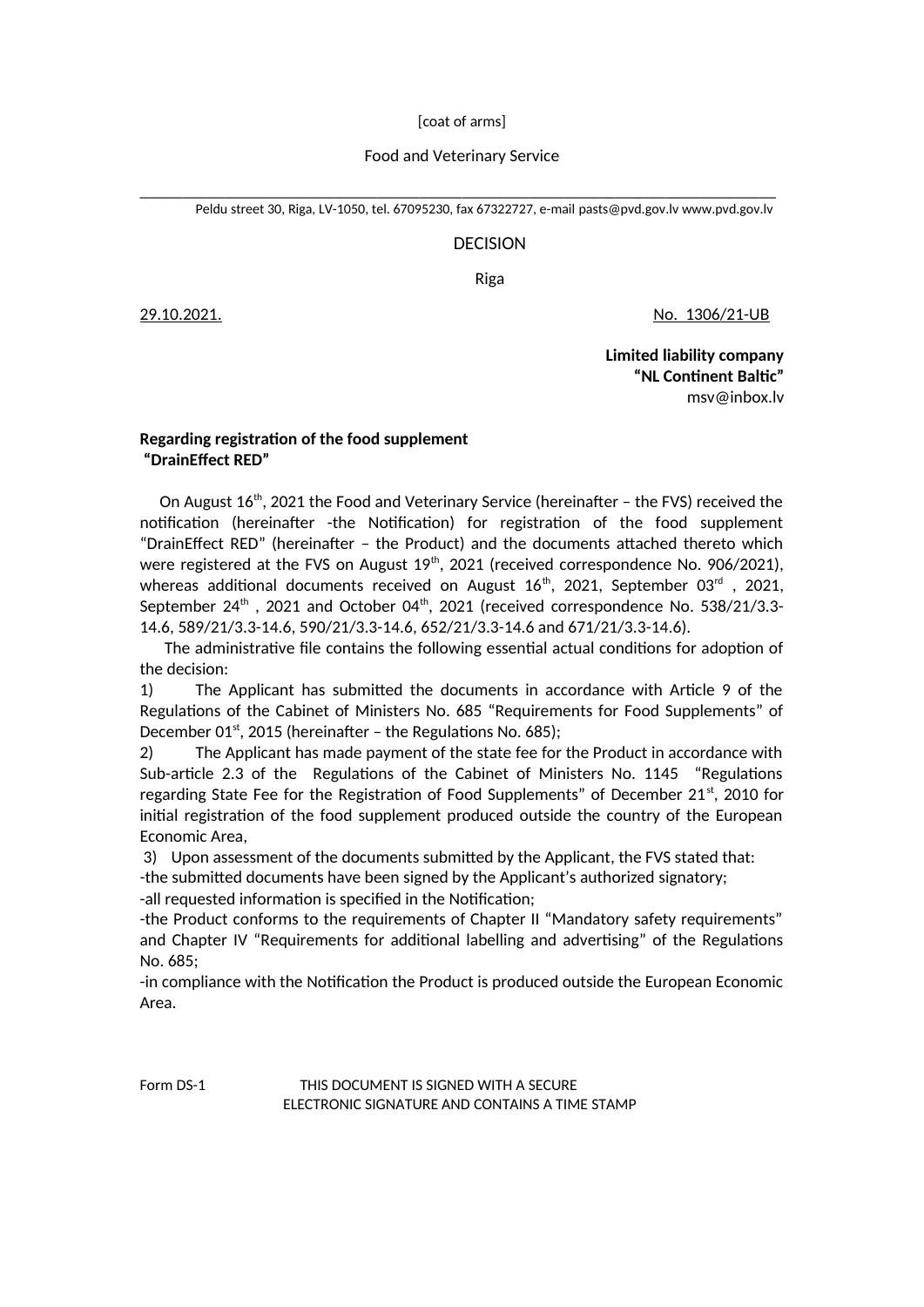The purpose of the Food Circulation Supervision Law (hereinafter – the FCSL), under the provisions of Section 2, is to ensure the food circulation which is qualitative and safe to human health, life, and the environment, eliminating the risks, promoting the trade, and protecting the interests of consumers. In accordance with Section 21, Paragraph one of the FCSL the state supervision and control of the food circulation is implemented by the Food and Veterinary Service.

Regulations No.685:

- Article 6 sets out that food supplements are foodstuffs whose purpose is to supplement the normal diet in the form of concentrated sources of nutrients (vitamins and mineral substances) or other substances with a nutritional or physiological effect, alone or in combination. Food supplements are marketed in specific doses in capsules, pastilles, tablets, pills and other similar forms, sachets of powder, ampoules, drop dispensing bottles, and other similar forms of liquids and powders designed to be taken in measured small unit quantities;

-Sub-article 15.1 sets out that the FVS takes a relevant decision to register the food supplement in the FVS Food Supplement Register or to refuse registration if the product does not conform to the requirements of the regulatory enactments governing the field of food circulation.

Having regard to Paragraph two, Clause three of this decision the FVS concludes that the Product conforms to the requirements set out in Chapter II "Mandatory safety requirements" and Chapter IV "Requirements for additional labelling and advertising" of the Regulations No. 685.

 On the basis of the above mentioned and in accordance with Section 63, Paragraph one, Clause 1, Section 65, Paragraph three of the Administrative Procedure Law (hereinafter – the APL), Sub-article 15.1 of the Regulations No. 685, the FVS **decides**:

**to register the food supplement "DrainEffect RED"** in the FVS Food Supplement Register under registration **No. 13441**.

 Pursuant to Section 76, Section 77 and Section 79 of the APL, the decision may be contested to the Ministry of Agriculture within one month from the day of entry into force of this decision by lodging the application thereof to the FVS at Peldu street 30, Riga, LV-1050.

 Pursuant to the Section 70, Paragraph one and two of the Administrative Procedure Law, the decision comes into effect at the moment, when the Applicant is notified thereof. Pursuant to the provisions of Section 8, Paragraph two and Section 9, Paragraph two, the document which is notified via electronic mail or as an ordinary postal item shall be deemed notified on the eighth day from the day when it was registered in the institution as the document to be sent or on the second working day after its electronic delivery.

General Director M.Balodis

Mellens 63713935

> THIS DOCUMENT IS SIGNED WITH A SECURE ELECTRONIC SIGNATURE AND CONTAINS A TIME STAMP